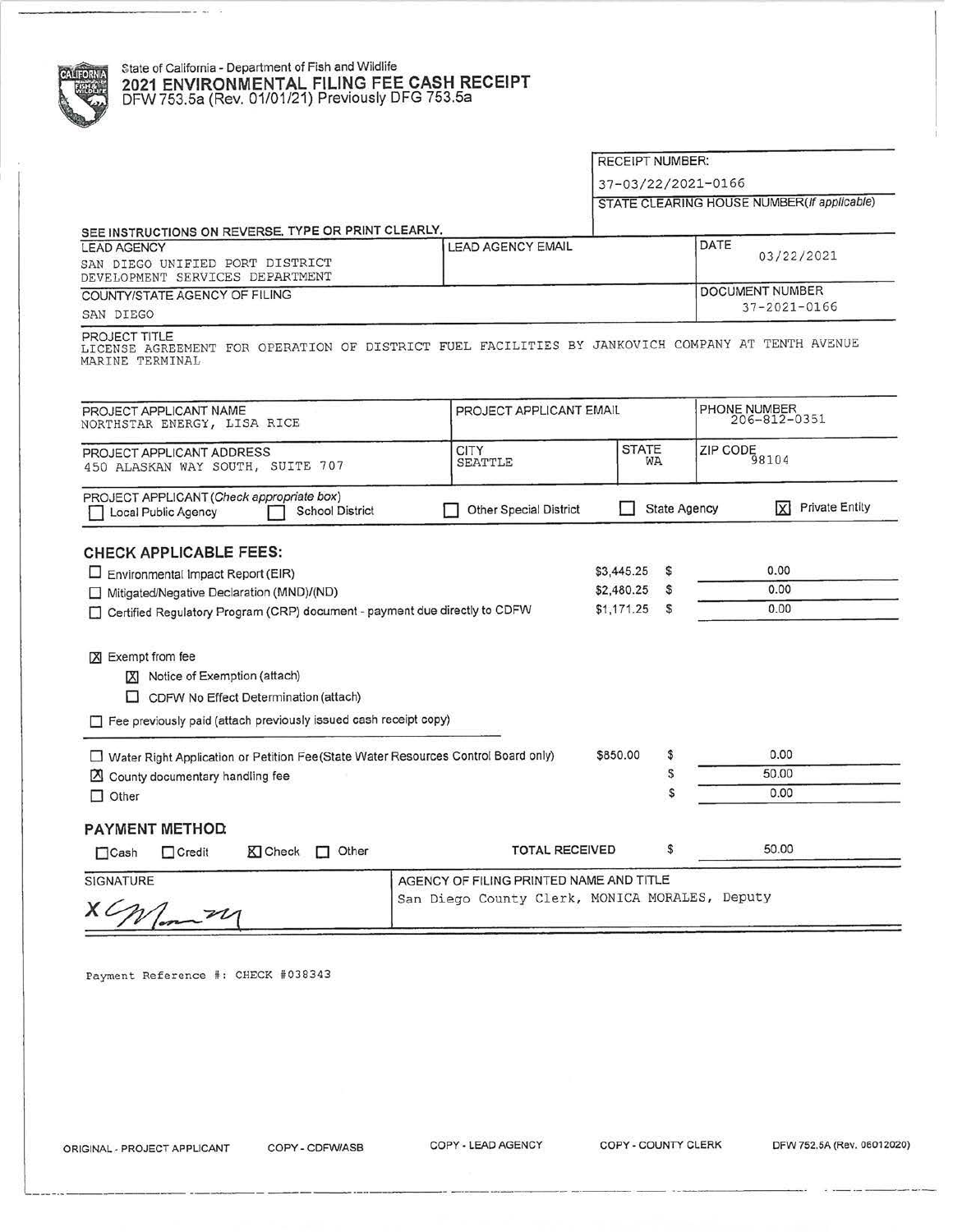

**FILED**<br>Mar 22, 2021 01:32 PM Ernest J. Dronenburg, Jr. SAN DIEGO COUNTY CLERK File # 2021-000199 State Receipt # 37032220210166

**SAN DIEGO COUNTY CLERK CEQA FILING COVER SHEET** 

THIS SPACE FOR CLERK'S USE ONLY

Complete and attach this form to each CEQA Notice filed with the County Clerk **TYPE OR PRINT** CLEARLY **Project Title** 

## LICENSE AGREEMENT FOR OPERATION OF DISTRICT FUEL FACILITIES BY JANKOVICH COMPANY AT TENTH AVENUE MARINE TERMINAL

#### **Check Document being Filed:**

Environmental Impact Report (EIR)

Mitigated Negative Declaration (MND) or Negative Declaration (ND)

Notice of Exemption (NOE)

Q Other (Please fill in type):

**FILED IN THE OFFICE OF THE SAN DIEGO** 

**COUNTY CLERK ON** March 22, 2021

Posted March 22, 2021 **Removed** 

**Returned to agency** on \_\_\_\_\_\_\_\_\_ \_ **DEPUTY \_\_\_\_\_\_\_\_\_\_\_\_ \_** 

Filing fees are due at the time a Notice of Determination/Exemption Is flied with our office.For more Information on filing fees and No Effect Determinations, please refer to California Code of Regulations, Title 14, section 753.5.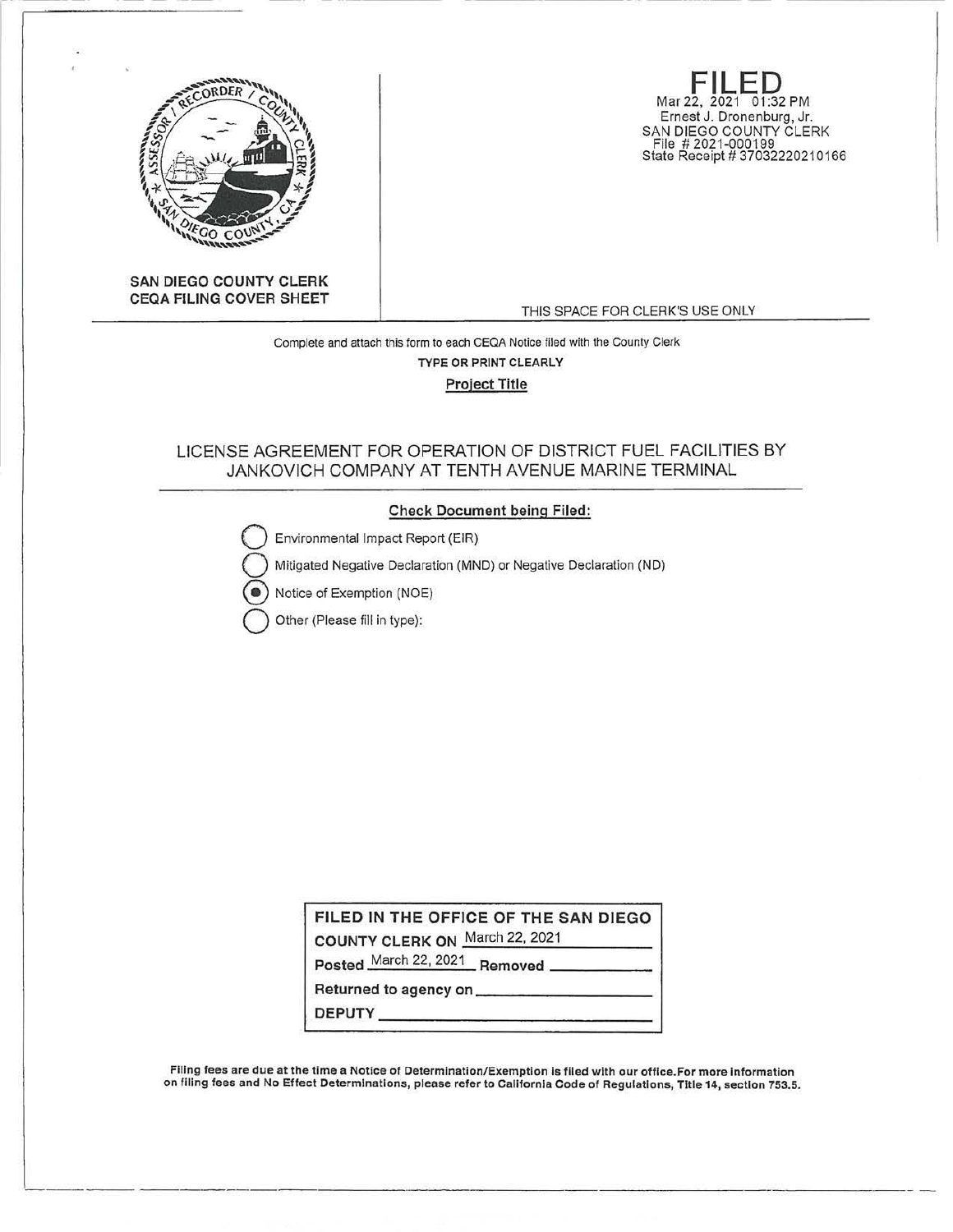|  |  | <b>Notice of Exemption</b> |
|--|--|----------------------------|
|--|--|----------------------------|

San Diego, CA 92101-2480

**CEQA Guidelines Appendix E** 

| To: | ■ | Office of Planning and Research        | From: (Public Agency)           |  |
|-----|---|----------------------------------------|---------------------------------|--|
|     |   | 1400 Tenth Street, Room 121            | San Diego Unified Port District |  |
|     |   | Sacramento, CA 95814                   | Development Services Department |  |
|     |   |                                        | 3165 Pacific Highway            |  |
|     |   |                                        | San Diego, CA 92101             |  |
|     | 重 | San Diego County Recorder/County Clerk |                                 |  |
|     |   | 1600 Pacific Highway, Suite 260        |                                 |  |

**Project Title:** License Agreement for Operation of District Fuel Facilities by Jankovich Company at Tenth Avenue Marine Terminal **Project Location - Specific:** 961 East Harbor Drive, San Diego, CA 92101 **Project location - City:** San Diego **Project Location - County:** San Diego

**Description of Nature, Purpose, and Beneficiaries of Project:** The proposed project includes a License Agreement to the Jankovich Company, LLC (Licensee) to enter certain properties located in the City of San Diego, California. The area proposed for use under this License Agreement would be used by the Licensee and their authorized agent(s) and contractor(s) for the continued operation of the San Diego Unified Port District's (District) petroleum bunkering facilities consisting of five (5) petroleum storage tanks having a working capacity of 215,466 barrels; receiving and delivery pipelines, including valves pumps, loading rack, heating equipment and receiving and delivery hose connection manifolds; safety and control equipment including remote pump controllers, and fixed firefighting equipment and office building space, within approximately 136,180 square feet of land area, as well as ingress and egress in support of those activities. No new development, construction, or increase in the size of the area is proposed or authorized as part of the License Agreement.

In addition, Licensee will use· the facilities, as described above, to receive, store and deliver bunker and other fuels to commercial passenger and cargo-carrying, ocean-going vessels, tugs, fishing vessels, and other customers as may be approved by District; and that the Licensee sublicense a portion of the property for purposes of: (1) receiving turbine fuel by common carrier pipeline or ocean-going vessel, (2) storing and delivering turbine fuel to San Diego International Airport (hereinafter "Airport") by pipeline or truck, (3) installing or modifying the filters, pumps, piping, equipment, and appurtenances necessary for the functioning of its facilities. The uses described above are reflective of existing operations.

It is anticipated that the License Agreement would have a total term of approximately five (5) years. The License Agreement may be terminated by the District as a matter of right and without cause at any time upon providing one hundred twenty (120) days' notice in writing to the Licensee of such termination.

**Name of Public Agency Approving Project:** San Diego Unified Port District (SDUPD) **Name of Person or Agency Carrying Out Project:** Lisa Rice, Chief Financial Officer, Northstar Energy, 450 Alaskan Way South, Suite 707, Seattle, WA 98104; {206) 812-0351

I  $\mathbf{L}$ 

**Exempt Status: (Check one):** □ Ministerial (Sec. 21080(b)(1); 15268);

□ Declared Emergency (Sec. 21080(b)(3); 15269(a));

□ Emergency Project (Sec. 21080(b)(4); 15269(b)(c));

■ **Categorical Exemptions: Existing Facilities (SG § 15301) (Class 1)** 

. ----------------------·---·· ·-- ------ -----·· --- ... ------ ... - -· ·--

□ Statutory Exemption. State code number:

**Reason Why Project is Exempt:** The proposed project is determined to be Categorically Exempt pursuant to California Environmental Quality Act (CEQA) Guidelines Section 15301 (Existing Facilities) and Section 3.a. of the District's Guidelines for Compliance with CEQA because it consists of renewal of an existing tenancy agreement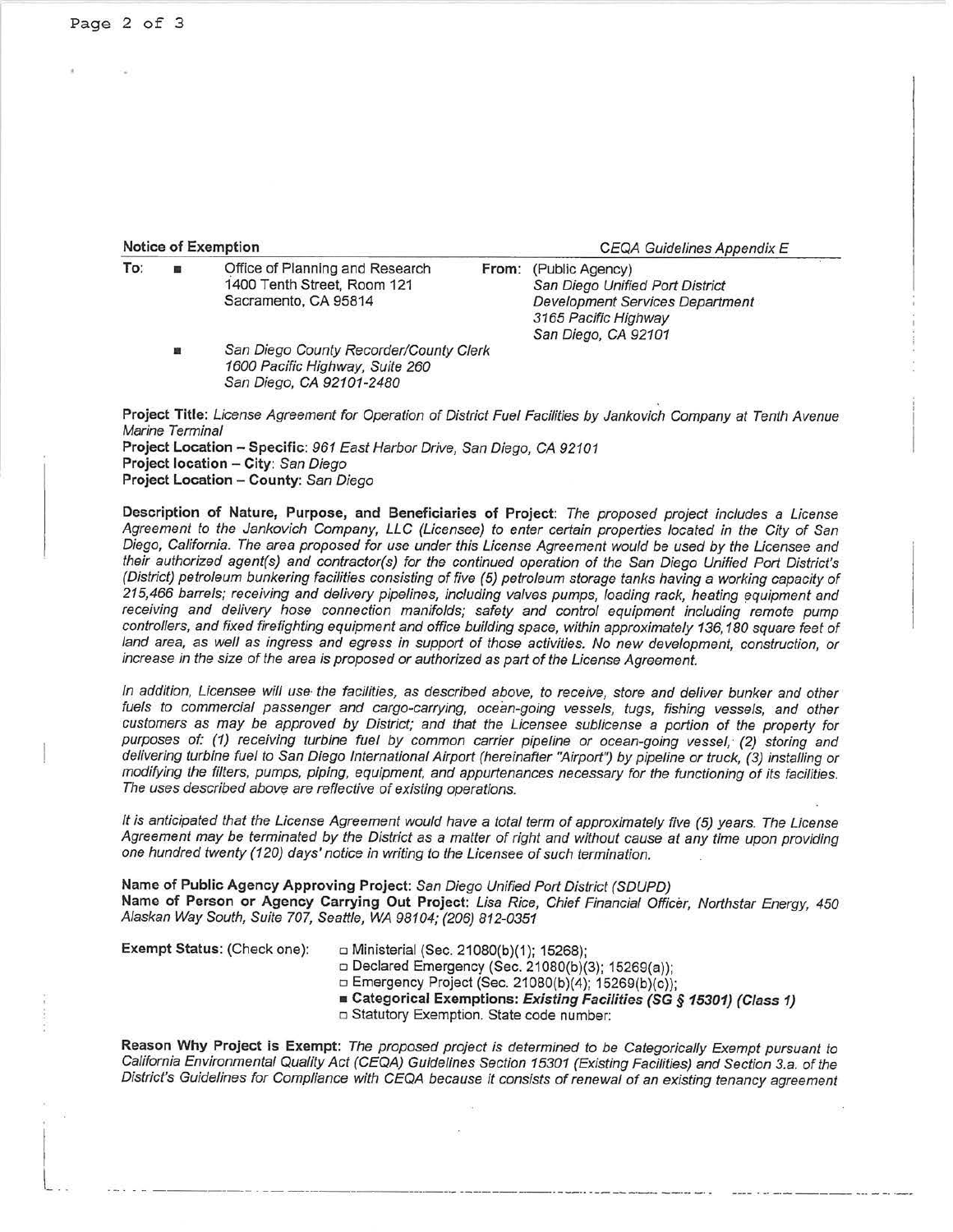for operation and management of petroleum storage tanks, receiving and delivery pipelines, safety and control equipment, and fixed firefighting equipment and office building space, would involve no expansion of use beyond that previously existing, and would not result in a significant cumulative impact due to the continuation of the existing use. The District has determined none of the six exceptions to the use of a categorical exemption apply to this project (CEQA Guidelines Section 15300.2). Section 3.a. of the District's CEQA Guidelines is as follows:

- 3.a. Existing Facilities (SG § 15301) (Class 1): Includes operation, repair, maintenance, or minor alteration of existing public or private structures, facilities, mechanical equipment, or topographical features, involving negligible or no expansion of use beyond that previously existing.
	- (4) New and renewed short-term tenancy agreements which do not result in change in the existing use. This exemption does not apply to any new development associated with the activities of the tenant. This exception is also inapplicable if the cumulative impact of continuing the existing use or conditions in the same place, over time, is significant.

**Lead Agency Contact Person and Telephone Number:** Michael Paul, (619) 686-8112

Signature: **Thele Pl** Date: <sup>3-15-</sup>21 Title: <u>Assistant Planner</u>

- Signed by Lead Agency
- o Signed by Applicant

**Date received for filing at CPR/Clerk:**